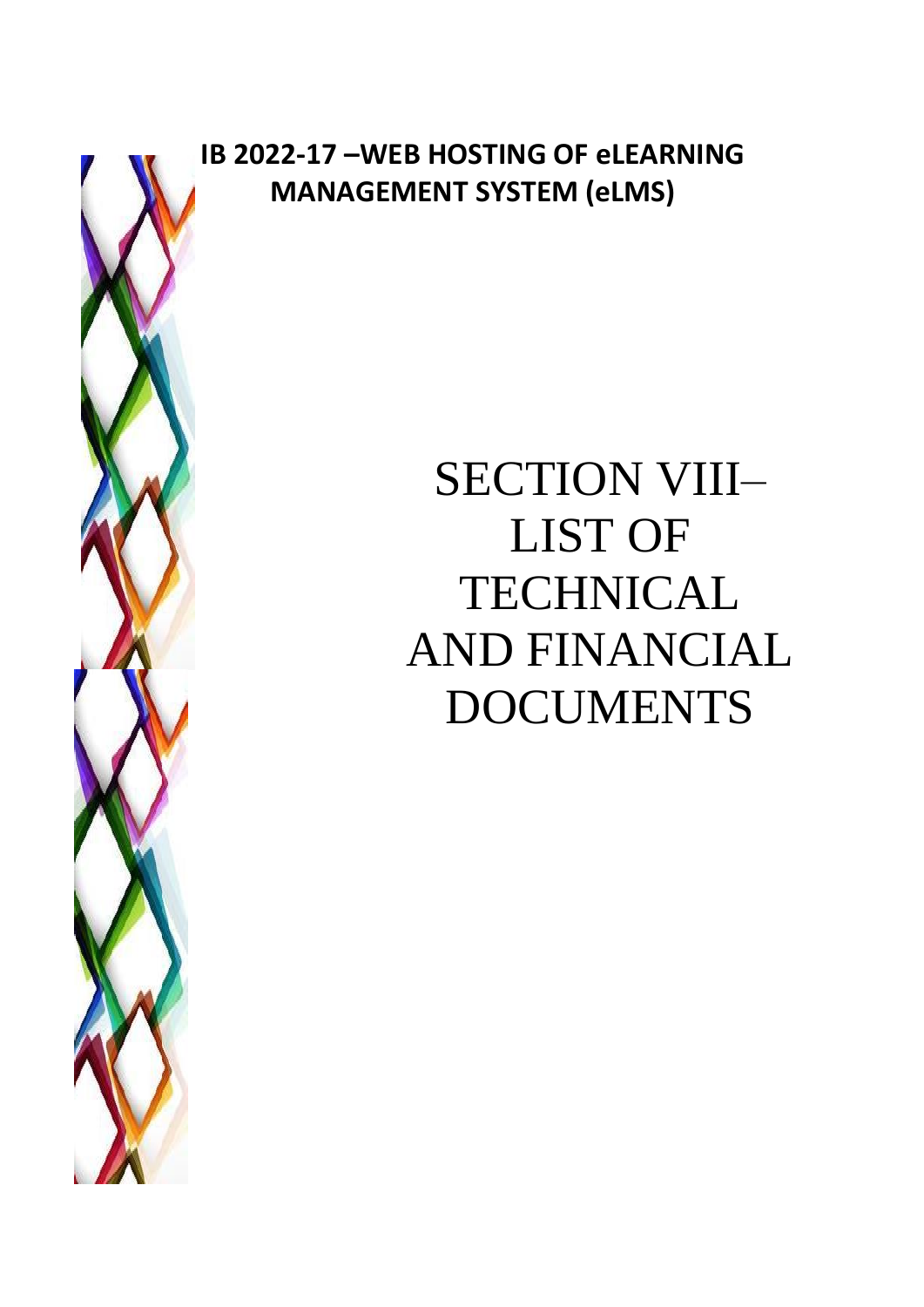### *CHECKLIST OF TECHNICAL AND FINANCIAL DOCUMENTS*

*For details, please refer to the Instruction to Bidders (ITB) and the Special Conditions of the Contract (SCC) (if any)*

#### **ENVELOPE A**

**I. ELIGIBILITY REQUIREMENTS**

#### **A. LEGAL DOCUMENTS**

- 1. Valid PhilGeps Registration Platinum Membership- all pages; OR
- 2. Registration from SEC, DTI or CDA, and
- 3. Mayor's or Business permit issued by the city or municipality where the principal place of business of the prospective bidder, and
- 4. 4. Tax Clearance per E.O. No. 398, s. 2005, as finally reviewed and approved by the BIR

#### **B. TECHNICAL DOCUMENTS**

- 5. Statement of the prospective bidder of all ongoing government and private contracts, including contracts awarded but not yet started, if any, whether similar or not similar in nature and complexity to the contract to be bid; and
- 6. Statement of the bidder's Single Largest Completed Contract (SLCC) similar to the contract to be bid, except under conditions provided for in Sections 23.4.1.3 and 23.4.2.4 of the 2016 revised IRR of RA 9184, within the relevant period as provided. Certificate of Acceptance and/ or Official Receipts must be attached to the SLCC; and
- 7. Service Performance Certificate from at least two (2) different clients from Year 2019-2021
- 8. Original Copy of Bid Security 8.1. If in the form of a Surety Bond, submit also a certification issued by the Insurance Commission; or 8.2. Original copy of Notarized Bid Securing Declaration; or 8.3. Cash
- 9. Conformity with the Technical Specifications; and
- 10. Schedule of Requirements, with delivery schedule; and
- 11. Manpower Requirements; and
- 12. Aftersales warranty; and
- 13. Original duly signed Omnibus Sworn Statement (OSS); and

14. If applicable, Original notarized Secretary's Certificate in case of a corporation, partnership, or cooperative; or Original Special Power of Attorney of all members of the joint venture giving full power and authority to its officer to sign the OSS and do acts to represent the Bidder.